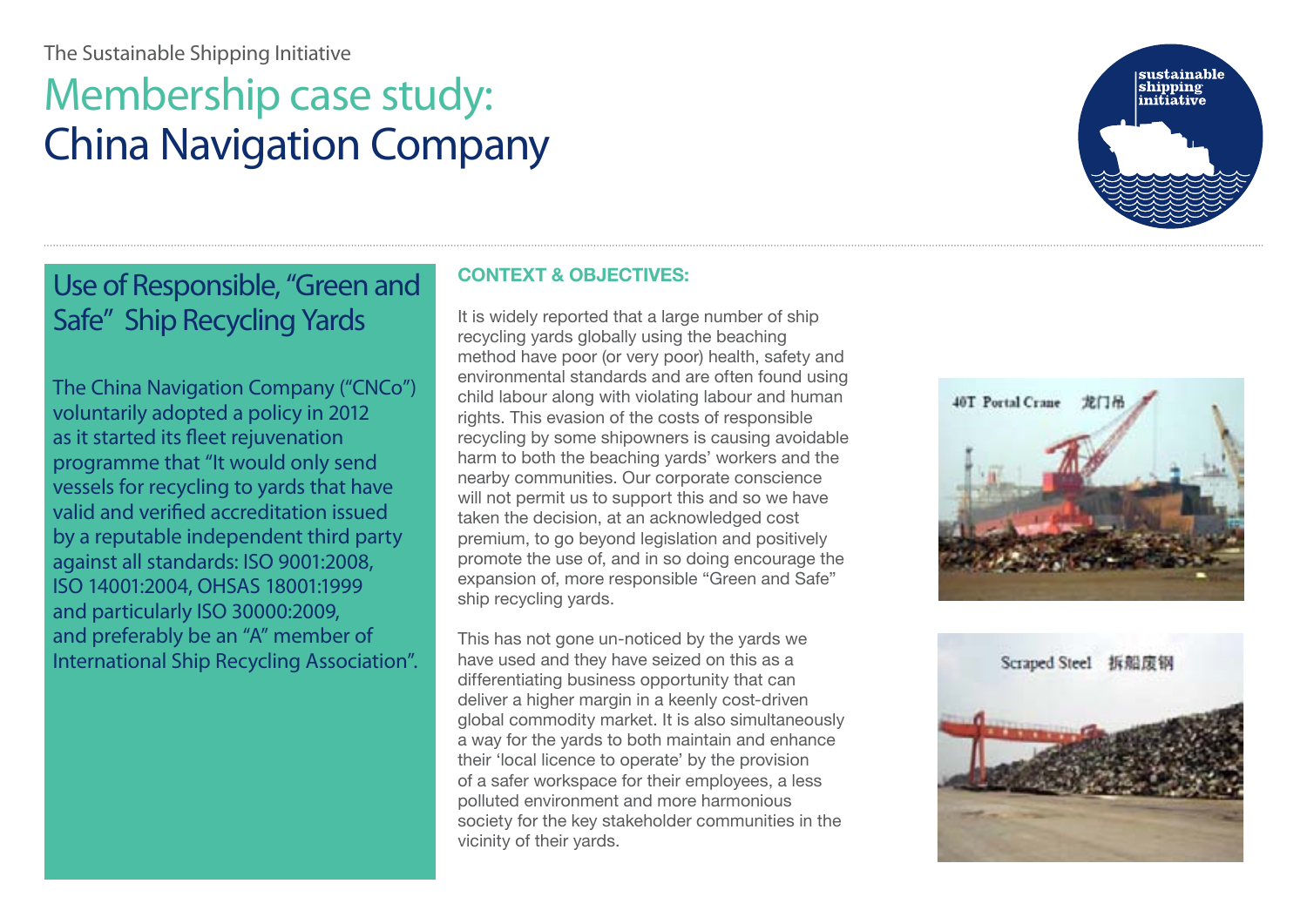# The Sustainable Shipping Initiative Membership case study: China Navigation Company

#### **SOLUTION**

**24 years ago, the Chairman of the Swire group exhorted all companies to "always seek to be ahead of legislation rather than reacting to it: that even if the environmentally "clean" way of doing something is more expensive and therefore on the face of it uneconomic, we should always, regardless of mandatory legislation, have a close look at the overall feasibility of adopting such a practice". All group companies still follow this today.** 

Even if only a small percentage of the publicity is correct, and the ship recycling yards that practice beaching cause harm to workers and the environment in the surrounding communities, this can be avoided by the willpower and commitment from the shipowners to not support those yards commercially.

In 2012, as we commenced our fleet rejuvenation programme, and recognising that many of the old ships would be sent for recycling, we discussed and adopted the policy detailed in the summary above. We did this in the knowledge that in the early years this may cost us a material premium / reduce our net return on the final sales, but senior management decided that this was the only morally acceptable and sustainable way for a company to run its business operations. The key decision is to adopt a completely new view of the way the company defines the boundaries of its operations. Historically, responsibility for an asset has ceased on completing the sale transaction. In the new paradigm, the prior owner now continues to take some responsibility for its asset, (in this case – its responsible recycling) after all usual liabilities and responsibilities would have passed to a third party: the willing and aligned buyer.

There are a number of yards that have been externally and independently audited by the EU and awarded "Green and Safe" AA status\*. Already around 19% ships to be recycled are reported to be routed to yards rated / operating this way. For our ships being recycled in 2012 and 2013 our S&P broker charged a small premium to intimately manage the recycling process and Recycling Plans were produced before work started. The Green and Safe yards chosen were subject to on-site Superintendency and number of detailed audits from both our Fleet Managers and Lloyds Register (LR) which was engaged as our independent process monitor. Close out payments were dependent on the production of a satisfactory recycling completion report by LR.

The yards were clean, and importantly injury-free, whilst we were there, and any hazardous waste was all disposed of appropriately. The yards we used were of course not perfect; LR audited and issued non-conformances during the recycling, but the yard took these in the spirit of continuous improvement and closed them all out prior to the completion of the recycling. This shows that the yards are willing to improve their practices in the market where they receive financial incentive and are not squeezed out financially. It also shows that a joint commitment will lead to better outcomes for both parties

\*See http://ec.europa.eu/environment/waste/ships/ pdf/bio\_ship%20dismantling.pdf